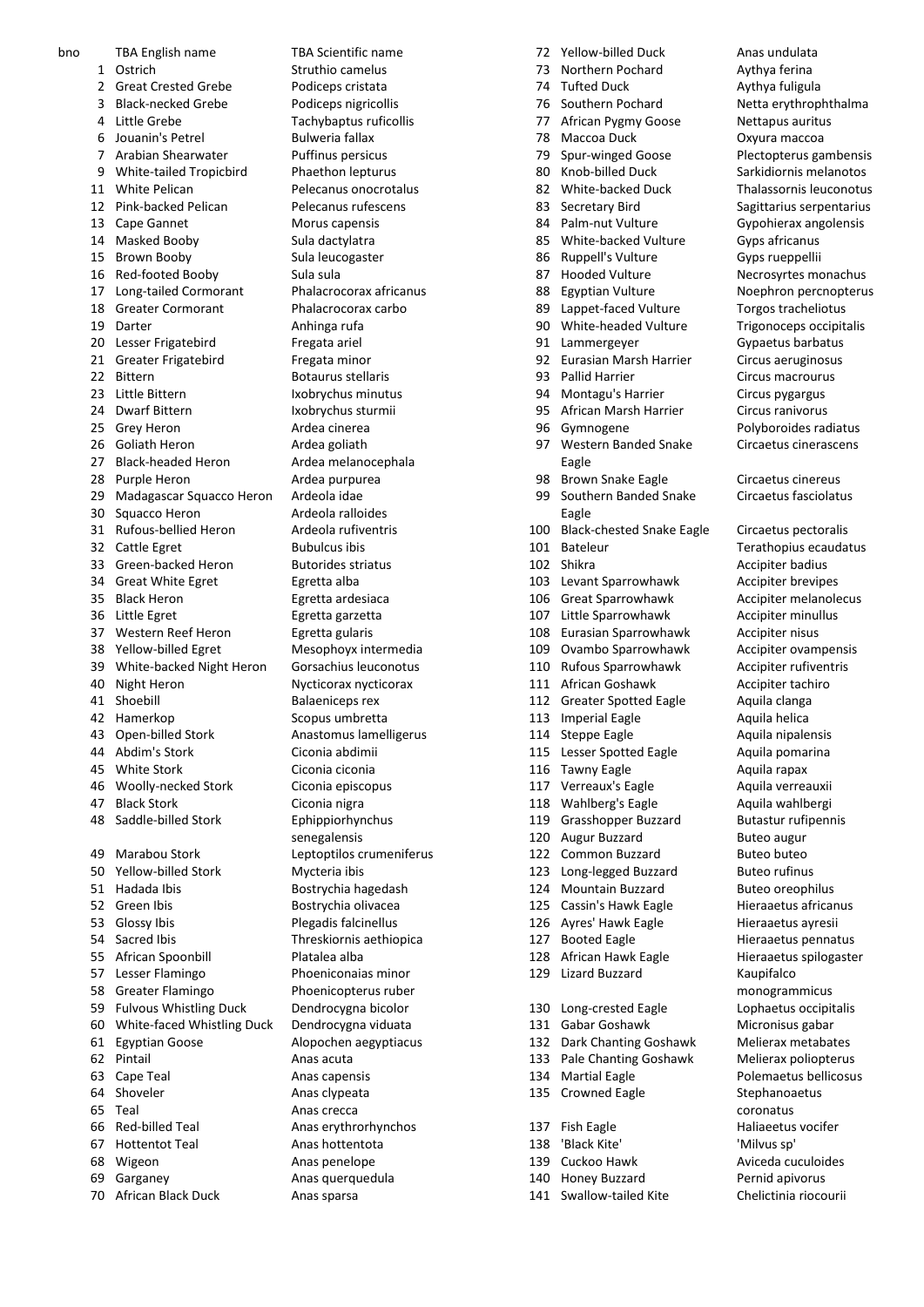142 Black-shouldered Kite Elanus caeruleus 143 Bat Hawk Macheiramphus alcinus 144 Osprey Pandion haliaetus 145 Fox Kestrel Falco alopex 146 Amur Falcon Falco amurensis 147 Grey Kestrel Falco ardosiaceus 148 Lanner Falcon Falco biarmicus 149 Saker Falcon Falco cherrug 150 Red-necked Falcon Falco chicquera 151 Sooty Falcon Falco concolor 152 African Hobby Falco cuvieri 153 Dickinson's Kestrel Falco dickinsoni 154 Eleonora's Falcon Falco eleonorae 155 Taita Falcon Falco fasciinucha 156 Lesser Kestrel **Falco naumanni** 157 Barbary Falcon Falco pelegrinoides 158 Peregrine Falcon Falco peregrinus 159 White-eyed Kestrel Falco rupicoloides 160 Hobby Falco subbuteo 161 Kestrel Falco tinnunculus 162 Red-footed Falcon Falco vespertinus 163 Pygmy Falcon Polihierax semitorquatus 164 Blue Quail Coturnix adansonii 165 Common Quail Coturnix coturnix 166 Harlequin Quail Coturnix delegorguei 167 Red-necked Spurfowl Francolinus afer 170 Coqui Francolin Francolinus coqui 171 Hildebrandt's Francolin Francolinus hildebrandti 174 Forest Francolin Francolinus lathami 175 Yellow-necked Spurfowl Francolinus leucoscepus 176 Red-winged Francolin Francolinus levaillantii 181 Grey-breasted Spurfowl Francolinus rufopictus 182 Crested Francolin Francolinus sephaena 183 Shelley's Francolin Francolinus shelleyi 184 Scaly Francolin Francolinus squamatus 185 Ring-necked Francolin Francolinus 187 Vulturine Guineafowl Acryllum vulturinum 188 Crested Guineafowl Guttera pucherani 189 Kenya Crested Guineafowl 190 Helmeted Guineafowl Numida meleagris 191 Quail Plover **Ortyxelos meiffreni** 192 Black-rumped Button Quail Turnix hottentota 193 Button Quail Turnix sylvatica 194 Grey Crowned Crane Balearica regulorum 195 Wattled Crane Bugeranus carunculatus 196 Corncrake Crex crex 197 African Crake Crex egregia 198 Lesser Moorhen Gallinula agulata 199 Common Moorhen Gallinula chloropus 201 Black Crake Amaurornis flavirostra 202 Allen's Gallinule Porphyrio alleni 203 Purple Gallinule Porphyrio porphyrio 204 Striped Crake Aenigmatolimnas 206 Spotted Crake Porzana porzana 207 Baillon's Crake Porzana pusilla 208 African Water Rail Rallus caerulescens 209 Striped Flufftail Sarothrura affinis 210 Streaky-breasted Flufftail Sarothrura boehmi 211 Buff-spotted Flufftail Sarothrura elegans 212 Long-toed Flufftail Sarothrura lugens 213 White-spotted Flufftail Sarothrura pulchra 214 Red-chested Flufftail Sarothrura rufa 215 Red-knobbed Coot Fulica cristata 216 African Finfoot Podica senegalensis 217 Hartlaub's Bustard Eupodotis hartlaubii<br>218 Black-bellied Bustard Eupodotis melanoga

streptophorus marginalis

Eupodotis melanogaster

219 Buff-crested Bustard Eupodotis ruficrista 220 White-bellied Bustard Eupodotis cafra 221 Denham's Bustard Neotis denhami 224 Kori Bustard Ardeotis kori 225 African Jacana **Actophilornis africanus** 226 Lesser Jacana Microparra capensis 227 Painted Snipe **Rostratula benghalensis** 228 Oystercatcher Haematopus ostralegus 230 Caspian Plover Charadrius asiaticus 231 Little Ringed Plover Charadrius dubius 232 Forbes' Plover Charadrius forbesi 233 Ringed Plover Charadrius hiaticula 234 Greater Sandplover Charadrius leschenaultii 235 White-fronted Sandplover Charadrius marginatus 236 Mongolian Sandplover Charadrius mongolus 237 Chestnut-banded Sandplover 238 Kittlitz's Sandplover Charadrius pecuarius 239 Three-banded Sandplover Charadrius tricolarius 240 Pacific Golden Plover Pluvialis fulva 241 Grey Plover Pluvialis squatorola<br>242 White-headed Plover Planellus albiceps 242 White-headed Plover 243 Blacksmith Plover Vanellus armatus 244 Crowned Plover Vanellus coronatus 245 Long-toed Plover Vanellus crassirostris 246 Senegal Plover Vanellus lugubris 247 Black-winged Plover Vanellus melanopterus 248 Wattled Plover Vanellus senegallus 249 Spur-winged Plover Vanellus spinosus 250 Brown-chested Plover Vanellus superciliosus 251 Black-headed Plover Vanellus tectus 252 Common Sandpiper Actitis hypoleucos 253 Curlew Numenius arquata 254 Whimbrel Numenius phaeopus 255 Spotted Redshank Tringa erythropus 256 Wood Sandpiper Tringa glareola 257 Greenshank Tringa nebularia 258 Green Sandpiper Tringa ochropus 259 Marsh Sandpiper Tringa stagnatilis 260 Redshank Tringa totanus 261 Terek Sandpiper Xenus cinereus 262 Common Snipe Gallinago gallinago 263 Great Snipe Gallinago media 264 African Snipe Gallinago nigripennis 266 Jack Snipe Lymnocryptes minimus 267 Sanderling Calidris alba 269 Red Knot Calidris canutus 270 Curlew Sandpiper Calidris ferruginea 271 Pectoral Sandpiper Calidris melanotos 272 Little Stint Calidris minuta 273 Long-toed Stint Calidris subminuta 274 Temminck's Stint Calidris temminckii 275 Broad-billed Sandpiper Limicola lapponica 277 Bar-tailed Godwit Limosa lapponica 278 Black-tailed Godwit Limosa limosa 279 Ruff Philomachus pugnax 281 Turnstone **Arenaria** interpres 282 Black-winged Stilt Himantopus 283 Avocet Recurvirostra avosetta 285 Red-necked Phalarope Phalaropus lobatus 286 Crab Plover **Dromas** ardeola 287 Spotted Thicknee Burhinus capensis 288 Stone Curlew Burhinus oedicnemus 290 Water Thicknee Burhinus vermiculatus 292 Temminck's Courser Cursorius temminckii 294 Two-banded Courser Rhinoptilus africanus

Charadrius pallidus

himantopus 295 Violet-tipped Courser Rhinoptilus chalcopterus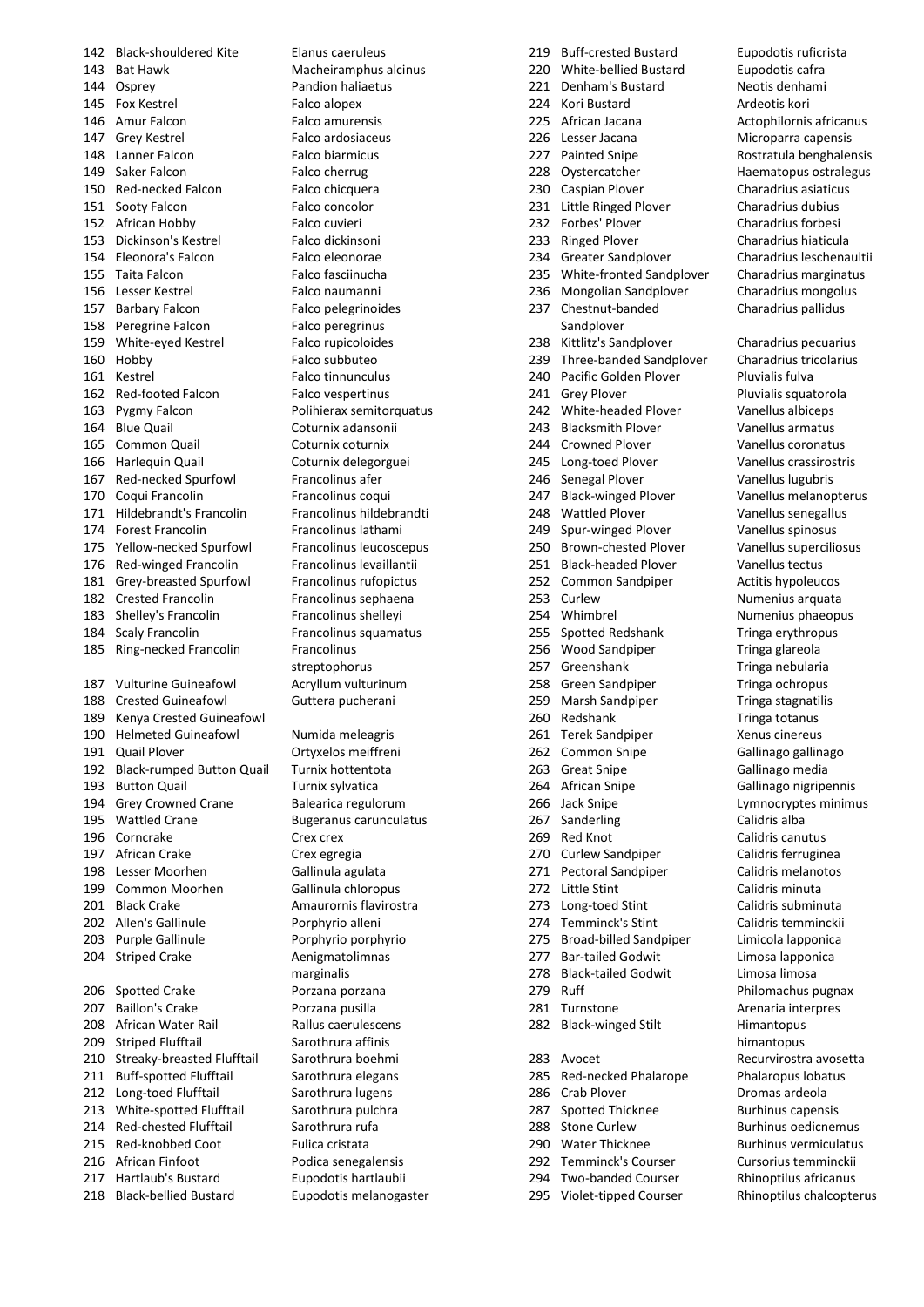Heuglin's Courser Rhinoptilus cinctus Black-winged Pratincole Glareola nordmanni 298 Rock Pratincole Glareola nuchalis 299 Madagascar Pratincole Glareola ocularis Collared Pratincole Glareola pranticola 302 Long-tailed Skua<br>
Stercorarius longicaudus 303 Arctic Skua Stercorarius parasiticus 304 Pomarine Skua<br>
Stercorarius pomarinus Heuglin's Gull Larus heuglini Grey-headed Gull Larus cirrocephalus Lesser Black-backed Gull Larus fuscus Slender-billed Gull Larus genei Sooty Gull Larus hemprichii Pallas's Gull Larus ichthyaetus Black-headed Gull Larus rudibundus 315 Brown Noddy Anous stolidus 316 Lesser Noddy **Anous tenuirostris**  Whiskered Tern Chlidonias hybridus White-winged Black Tern Chlidonias leucopterus Black Tern Chlidonias niger Gull-billed Tern Gelochelidon nilotica 321 Little Tern Sterna albifrons 322 Bridled Tern Sterna anaethetus 323 Lesser Crested Tern Sterna bengalensis 324 Swift Tern Sterna bergii 325 Caspian Tern Sterna caspia 326 Roseate Tern Sterna dougallii 327 Sooty Tern Sterna fuscata 328 Common Tern Sterna hirundo 329 White-cheeked Tern Sterna repressa 330 Sandwich Tern Sterna sandvicensis African Skimmer Rhynchops flavirostris Black-faced Sandgrouse Pterocles decoratus Chestnut-bellied Sandgrouse Pterocles exustus Yellow-throated Sandgrouse Pterocles gutturalis 337 Lemon Dove Aplopelia larvata Olive Pigeon Columba arquatrx Bronze-naped Pigeon Columba delerguei Speckled Pigeon Columba guinea Afep Pigeon Columba unicincta 345 Namaqua Dove **Oena capensis**  Ring-necked Dove Streptopelia capicola Mourning Dove Streptopelia decipiens Dusky Turtle Dove Streptopelia lugens Red-eyed Dove Streptopelia 351 Laughing Dove Streptopelia Blue-spotted Wood Dove Turtur afer Emerald-spotted Wood Dove Tambourine Dove Turtur tympanistria Green Pigeon Treron australis Fischer's Lovebird Agapornis fischeri Yellow-collared Lovebird Agapornis personatus Red-headed Lovebird Agopornis pullarius 365 Brown-headed Parrot Poicephalus 366 Red-fronted Parrot Poicephalus guliemi 367 Brown Parrot Poicephalus meyeri Brown-necked Parrot Poicephalus robustus Orange-bellied Parrot Poicephalus rufiventris 371 Grey Parrot Psittacus erithacus Great Blue Turaco Corythaeola cristata Grey Go-away Bird Corythaixoides concolor White-bellied Go-away Bird Corythaixoides

semitorquata senegalensis Turtur chalcospilos cryptoxanthus leucogaster

 Bare-faced Go-away Bird Corythaixoides Eastern Grey Plantain Eater Crinifer zonurus Ross's Turaco Musophaga rosae Fischer's Turaco Tauraco fischeri Hartlaub's Turaco Tauraco hartlaubi Livingstone's Turaco Tauraco livingstonii Violet-crested Turaco Tauraco Black-billed Turaco Tauraco schuetti Dusky Long-tailed Cuckoo Cercococcyx mechowi Barred Long-tailed Cuckoo Cercococcyx montanus Didric Cuckoo Chrysococcyx caprius Emerald Cuckoo Chrysococcyx cupreus Klaas' Cuckoo Chrysococcyx klaas Great Spotted Cuckoo Clamator glandarius Jacobin Cuckoo Clamator jacobinus Levaillant's Cuckoo Clamator levaillantii Eurasian Cuckoo Cuculus canorus Black Cuckoo Cuculus clamosus African Cuckoo Cuculus gularis Asian Lesser Cuckoo Cuculus poliocephalus Red-chested Cuckoo Cuculus solitarius Thick-billed Cuckoo Pachycoccyx audeberti Eastern Yellowbill Ceuthmochares australis Coppery-tailed Coucal Centropus cupreicaudus Black Coucal Centropus grillii Blue-headed Coucal Centropus monachus Senegal Coucal Centropus senegalensis White-browed Coucal Centropus superciliosus Barn Owl Tyto alba Cape Grass Owl Tyto capensis African Marsh Owl Asio capensis Short-eared Owl Asio flammeus 412 Spotted Eagle Owl Bubo africanus 413 Cape Eagle Owl Bubo capensis 414 Verreaux's Eagle Owl Bubo lacteus 415 Usambara Eagle Owl Bubo vosseleri African Wood Owl Strix woodfordii 417 Barred Owlet Glaucidium capense Pearl-spotted Owlet Glaucidium perlatum Sokoke Scops Owl Otus ireneae White-faced Scops Owl Otus leucotis African Scops Owl Otus senegalensis Pel's Fishing Owl Scotopelia peli Slender-tailed Nightjar Caprimulgus clarus Long-tailed Nightjar Caprimulgus climaclarus Donaldson-Smith's Nightjar Caprimulgus donaldsoni Eurasian Nightjar Caprimulgus europaeus Gabon Nightjar Caprimulgus fossii Dusky Nightjar Caprimulgus fraenatus Plain Nightjar Caprimulgus inornatus Swamp Nightjar Caprimulgus natalensis Fiery-necked Nightjar Caprimulgus pectoralis Montane Nightjar Caprimulgus Freckled Nightjar Caprimulgus tristigma Standard-winged Nightjar Macrodipteryx Pennant-winged Nightjar Macrodipteryx 442 Mottled Swift Apus aequatorialis 443 Little Swift **Apus affinis** 444 Eurasian Swift **Apus apus** 445 Black Swift Apus barbatus 446 Forbe's-Watson's Swift Apus berliozi 447 White-rumped Swift Apus caffer 448 Horus Swift Apus horus

personata porphyreolophus poliocephalus longipennis vexillarius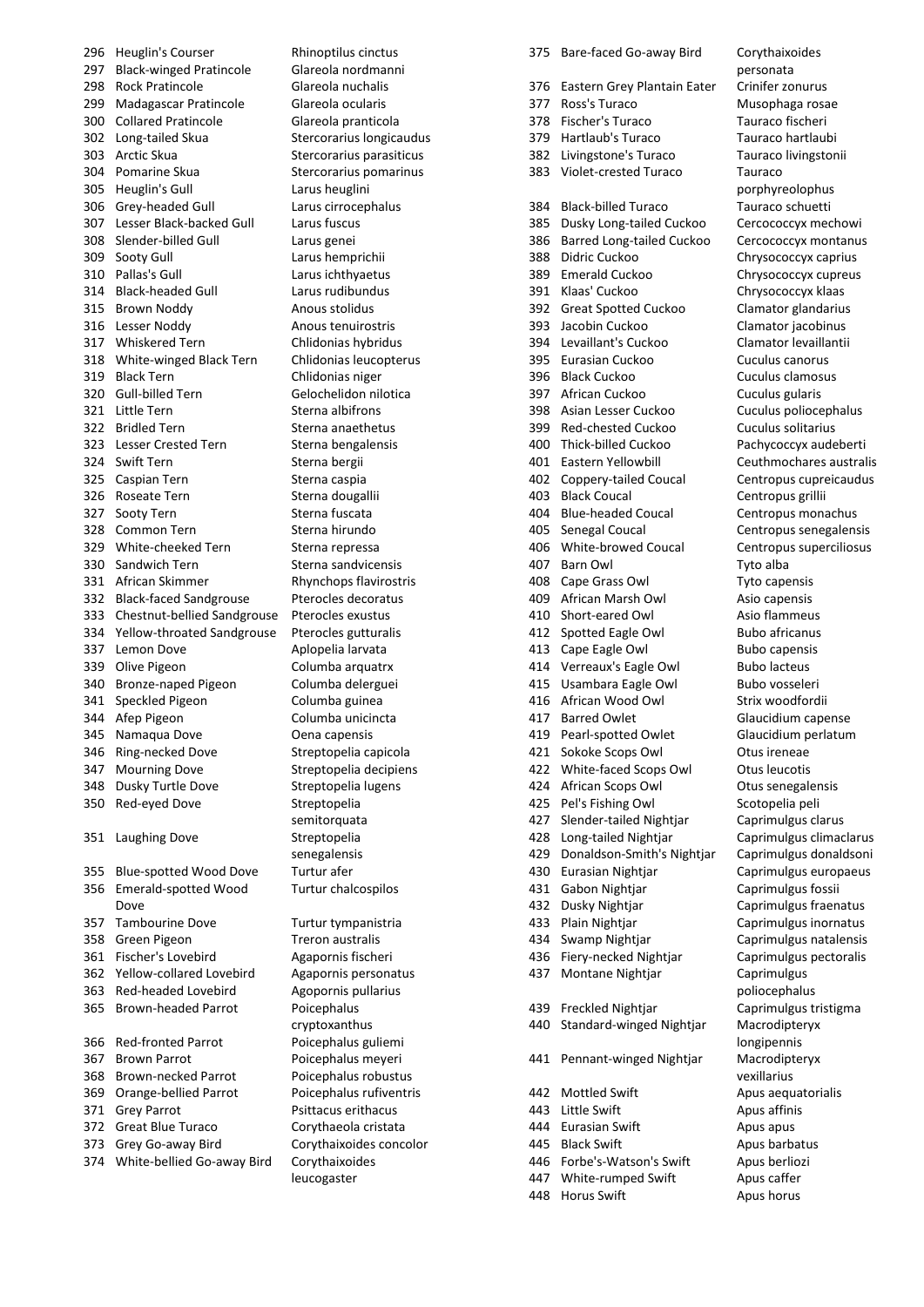449 Alpine Swift Apus melba 450 Nyanza Swift Apus niansae Palm Swift Cypsiurus parvus 453 Scarce Swift Schoutedenapus Bohm's Spinetail Neafrapus boehmi Mottle-throated Spinetail Telacanthura ussheri White-headed Mousebird Colius leucocephalus Speckled Mousebird Colius striatus Red-faced Mousebird Urocolius indicus Blue-naped Mousebird Urocolius macrourus 462 Narina Trogon Apaloderma narina Bar-tailed Trogon Apaloderma vittatum Giant Kingfisher Megaceryle maxima Pied Kingfisher Ceryle rudis 466 Malachite Kingfisher Corythornis cristata 467 White-bellied Kingfisher Alcedo leucogaster Shining Blue Kingfisher Aldedo quadribrachys Half-collared Kingfisher Alcedo semitorquata 470 Brown-hooded Kingfisher Halcyon albiventris 472 Striped Kingfisher Halcyon chelicuti Chestnut-bellied Kingfisher Halcyon leucocephala 474 Blue-breasted Kingfisher Halcyon malimbica Woodland Kingfisher Halcyon senegalensis 476 Mangrove Kingfisher Halcyon senegaloides 478 Pygmy Kingfisher Ispidina picta White-throated Bee-eater Merops albicollis Eurasian Bee-eater Merops apiaster Bohm's Bee-eater Merops boehmi White-fronted Bee-eater Merops bullockoides Swallow-tailed Bee-eater Merops hirundineus Northern Carmine Bee-eater Merops nubicus Cinnamon Bee-eater Merops oreobates Blue-cheeked Bee-eater Merops persicus 491 Little Bee-eater Merops pusillus Somali Bee-eater Merops revoilii Madagascar Bee-eater Merops superciliosus Blue-breasted Bee-eater Merops variegatus 495 Abyssinian Roller Coracias abyssinica 496 Lilac-breasted Roller Coracias caudata 497 Eurasian Roller Coracias garrulus 498 Rufous-crowned Roller Coracias naevia 499 Racket-tailed Roller Coracias spatulata Broad-billed Roller Eurystomus glacurus Eurasian Hoopoe Upupa epops White-headed Wood Hoopoe 504 Forest Wood Hoopoe Phoeniculus Common Scimitarbill Phoeniculus cyanomelas 506 Violet Wood Hoopoe Phoeniculus grant Abyssinian Scimitarbill Phoeniculus minor Green Wood Hoopoe Phoeniculus purpureus Silvery-cheeked Hornbill Ceratogymna brevis Trumpeter Hornbill Ceratogymna bucinator White-thighed Hornbill Bicanistes fistulator Black & White Casqued Hornbill Crowned Hornbill Tockus alboterminatus Von der Decken's Hornbill Tockus deckeni Red-billed Hornbill Tockus erythrorhynchus Pied Hornbill Tockus fasciatus Yellow-billed Hornbill Tockus flavirostris Grey Hornbill Tockus nasutus Pale-billed Hornbill Tockus pallidirostris Ground Hornbill Bucorvus cafer 529 Yellow-spotted Barbet Buccanodon duchaillui<br>530 White-eared Barbet Stactolaema leucotis 530 White-eared Barbet

myoptilus Phoeniculus brevis castaneiceps Ceratogymna subcylindricus

531 Green Barbet Stactolaema olivacea 532 Whyte's Barbet Stactolaema whytii Grey-throated Barbet Gymnobucco bonapartei Double-toothed Barbet Lybius bidentatus Red-fronted Barbet Tricholaema diadematus Miombo Pied Barbet Tricholaema frontatus 537 Black-billed Barbet Lybius guifsobalito<br>538 Hairy-breasted Barbet Tricholaema hirsut Hairy-breasted Barbet Tricholaema hirsutus Spot-flanked Barbet Tricholaema lacrymosus White-headed Barbet Lybius leucocephalus Black-throated Barbet Tricholaema Brown-breasted Barbet Lybius melanopterus Black-backed Barbet Lybius minor Red-faced Barbet Lybius rubrifacies Black-collared Barbet Lybius torquatus Yellow-rumped Tinkerbird Pogoniulus bilineatus Yellow-fronted Tinkerbird Pogoniulus chrysoconus Moustached Green **Tinkerhird**  Red-fronted Tinkerbird Pogoniulus pusillus Green Tinkerbird Pogoniulus simplex d'Arnaud's Barbet Trachyphonus darnaudii 558 Red & Yellow Barbet Trachyphonus Usambiro Barbet Trachyphonus usambiro Crested Barbet Trachyphonus vaillantii 562 Least Honeyguide Indicator exilis Greater Honeyguide Indicator indicator Pallid Honeyguide Indicator meliphilus Lesser Honeyguide Indicator minor Scaly-throated Honeyguide Indicator variegatus 573 Wahlberg's Honeybird Prodotiscus regulus Eastern Honeybird Prodotiscus zambesiae Red-throated Wryneck Jynx ruficollis Eurasian Wryneck Jynx torquilla Golden-tailed Woodpecker Campethera abingoni Bennett's Woodpecker Campethera bennettii Little Spotted Woodpecker Campethera cailliautii Brown-eared Woodpecker Campethera caroli Buff-spotted Woodpecker Campethera nivosa Nubian Woodpecker Campethera nubica Fine-banded Woodpecker Campethera tullbergi Cardinal Woodpecker Dendropicos fuscescens Stierling's Woodpecker Dendropicos stierlingi Grey Woodpecker Dendropicus goertae Olive Woodpecker Dendropicus Yellow-crested Woodpecker Mesopicos xantholophus Brown-backed Woodpecker Picoides obsoletus Bearded Woodpecker Dendropicus namaquus African Broadbill Smithornis capensis 598 African Pitta **Pitta Bilangolensis**  Red-capped Lark Calandrella cinerea Athi Lark Calandrella athiensis Beesley's Lark Chersomanes beesleyi Fischer's Sparrow Lark Eremopterix leucopareia Chestnut-backed Sparrow Lark Short-tailed Lark Pseudalaemon fremantlii Rufous-naped Lark Mirafra africana Fawn-coloured Lark Mirafra africanoides White-tailed Lark Mirafra albicauda Singing Bush Lark Mirafra cantillans Red-winged Bush Lark Mirafra hypermetra Dusky Bush Lark Pinarocorys nigricans Pink-breasted Lark Mirafra poecilosterna Friedmann's Lark Mirafra pulpa

melanocephalus Pogoniulus leucomystax erythrocephalus

griseocephalus Eremopterix leucotis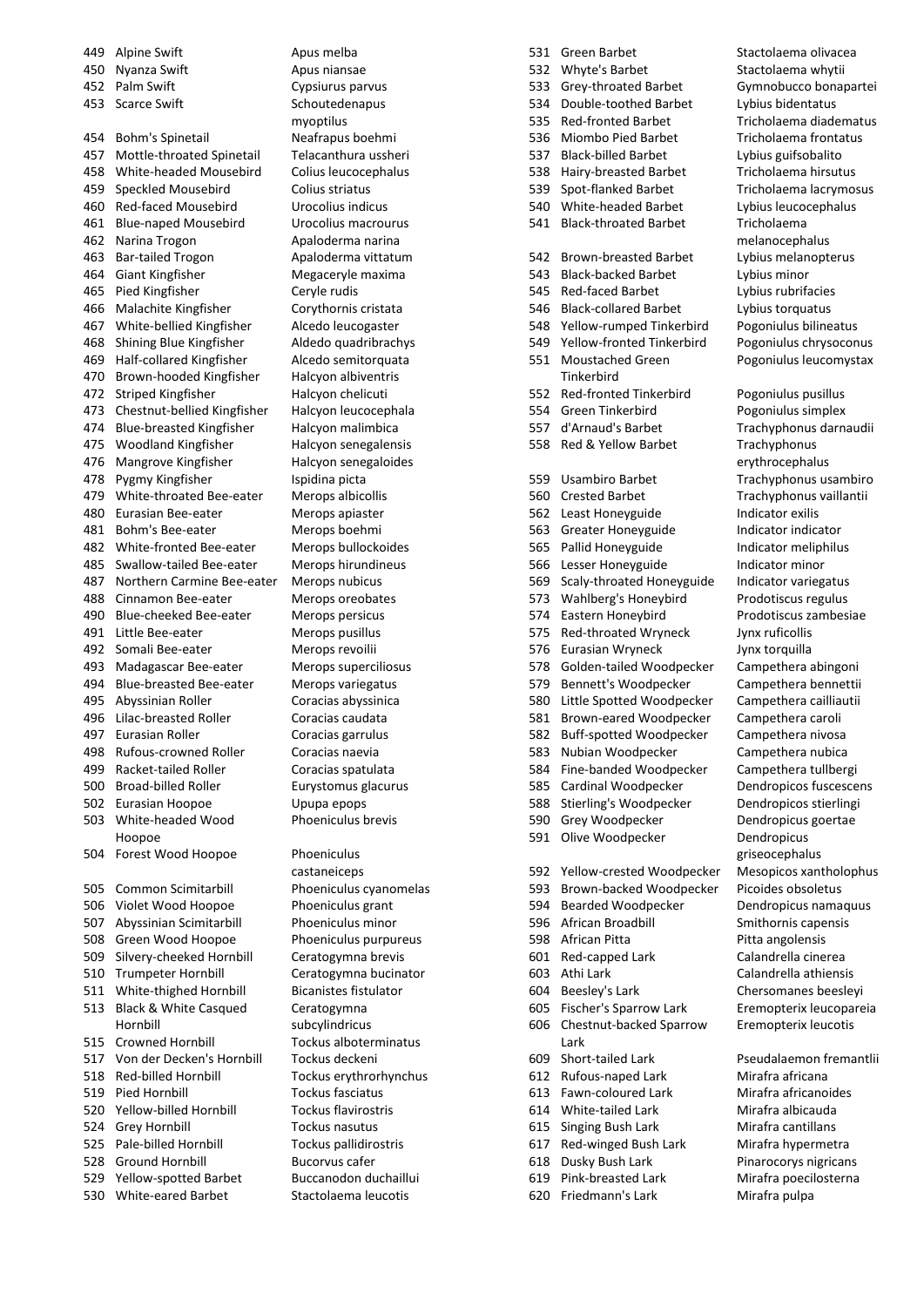Flappet Lark Mirafra House Martin Delichon urbica Lesser Striped Swallow Hirundo abyssinica Ethiopian Swallow Hirundo aethiopica White-throated Swallow Hirundo albigularis Angola Swallow Hirundo angolensis Blue Swallow Hirundo atrocaerulea Larger Striped Swallow Hirundo cucullata Red-rumped Swallow Hirundo daurica Pearl-breasted Swallow Hirundo dimidiata 632 African Rock Martin Hirundo fuligula Grey-rumped Swallow Hirundo griseopyga 634 Barn Swallow Hirundo rustica Rufous-chested Swallow Hirundo semirufa Mosque Swallow Hirundo senegalensis Wire-tailed Swallow Hirundo smithii Mascarene Martin Phedina borbonica White-headed Roughwing Psalidoprocne albiceps 640 Black Roughwing Psalidoprocne holomelas Banded Martin Riparia cincta 642 African Sand Martin Riparia paludicola Sand Martin Riparia riparia Drongo Dicrurus adsimilis Square-tailed Drongo Dicrurus ludwigii African Golden Oriole Oriolus auratus Western Black-headed Oriole Green-headed Oriole Oriolus chlorocephalus Black-headed Oriole Oriolus larvatus Golden Oriole Oriolus oriolus Montane Oriole Oriolus percivali White-naped Raven Corvus albicollis Pied Crow Corvus albus Cape Rook Corvus capensis Indian House Crow Corvus splendens Acacia Grey Tit Parus thruppi White-bellied Tit Parus albiventris 663 Red-throated Tit Parus fringillinus Miombo Grey Tit Parus griseiventris 666 Black Tit Parus leucomelas Cinnamon Tit Parus pallidiventris African Penduline Tit Anthoscopus caroli Mouse-coloured Penduline Tit 670 Spotted Creeper Salpornis spilonota African Hill Babbler Alcippe abyssinica Scaly-breasted Illadopsis Trichastoma albipectus Brown Illadopsis Trichastoma fulvescens 676 Mountain Illadopsis Trichastoma Pale-breasted Illadopsis Trichastoma rufipennis Scaly Chatterer Turdoides aylmeri Northern Pied Babbler Turdoides hypoleucus Arrow-marked Babbler Turdoides jardineii White-rumped Babbler Turdoides hartlaubi Black-lored Babbler Turdoides sharpei Brown Babbler Turdoides plebejus Rufous Chatterer Turdoides rubiginosus Black Cuckoo Shrike Campephaga flava Purple-throated Cuckoo Shrike Grey Cuckoo Shrike Coracina caesia White-breasted Cuckoo Shrike Cameroon Sombre Greenbul Andropadus curvirostris Slender-billed Greenbul Andropadus gracilirostris

Little Grey Greenbul Andropadus gracilis

rufocinnamomea Oriolus brachyrhynchus Anthoscopus musculus pyrrhopterum Campephaga quiscalina Coracina pectoralis

 Zanzibar Sombre Greenbul Andropadus importunus Yellow-whiskered Greenbul Andropadus latirostris Shelley's Greenbul Andropadus Stripe-cheeked Greenbul Andropadus olivaceps Mountain Greenbul Andropadus 705 Little Greenbul Andropadus virens<br>706 Honeyguide Greenbul Baeopogon indicate Honeyguide Greenbul Baeopogon indicator 707 Green-tailed Bristlebill Bleda notata Bristlebill Bleda syndactyla Yellow-throated Leaflove Chlorocichla flavicollis Yellow-bellied Greenbul Chlorocichla flaviventris Joyful Greenbul Chlorocichla laetissima 715 Spotted Greenbul Ixonotus guttatus 716 Eastern Nicator Nicator Nicator gularis 719 Toro Olive Greenbul Phyllastrephus Cabanis' Greenbul Phyllastrephus cabanisi 721 Grey-olive Greenbul Phyllastrephus Tiny Greenbul Phyllastrephus debilis Fischer's Greenbul Phyllastrephus fischeri Yellow-streaked Greenbul Phyllastrephus Icterine Greenbul Phyllastrephus icterinus Olive Mountain Greenbul Phyllastrephus placidus 728 Leaflove **Phyllastrephus scandens** 729 Northern Brownbul Phyllastrephus Terrestrial Brownbul Phyllastrephus terrestris Xavier's Greenbul Phyllastrephus xavieri Yellow-vented Bulbul Pycnonotus barbatus 734 Fire-crested Alethe **Alethe Castanea** 735 White-chested Alethe Alethe fuelleborni 736 Brown-chested Alethe Alethe poliocephala Familiar Chat Cercomela familiaris Alpine Chat Cercomela sordida Miombo Scrub Robin Cercotrichas barbata Rufous Bush Chat Cercotrichas galactotes Brown-backed Scrub Robin Cercotrichas hartlaubi White-browed Scrub Robin Cercotrichas leucophrys Eastern Bearded Scrub Robin Cercotrichas Collared Palm Thrush Cichladusa arquata Spotted Morning Thrush Cichladusa guttata Robin Chat Cossypha caffra Blue-shouldered Robin Chat Cossypha cyanocampter White-browed Robin Chat Cossypha heuglini Red-capped Robin Chat Cossypha natalensis Snowy-headed Robin Chat Cossypha niveicapilla Ruppell's Robin Chat Cossypha semirufa Olive-flanked Robin Chat Cossypha anomala 758 Bocage's Akalat Sheppardia bocagei 759 Iringa Akalat Sheppardia lowei 760 Usambara Akalat Sheppardia montanus Grey-winged Robin Chat Cossypha polioptera 762 Irania **Irania Irania gutturalis**  Sprosser Luscinia luscinia Nightingale Luscinia megarhynchos Dappled Mountain Robin Modulatrix orostruthus 766 Spot-throat Modulatrix stictigula 767 Miombo Rock Thrush Monticola angolensis Little Rock Thrush Monticola rufocinereus 769 Rock Thrush Monticola saxatilis Northern Anteater Chat Myrmercocichla

771 Sooty Chat Myrmercocichla nigra

masukuensis tephrolaemus baumanni cerviniventris flavostriatus strepitans quadrivirgata aethiops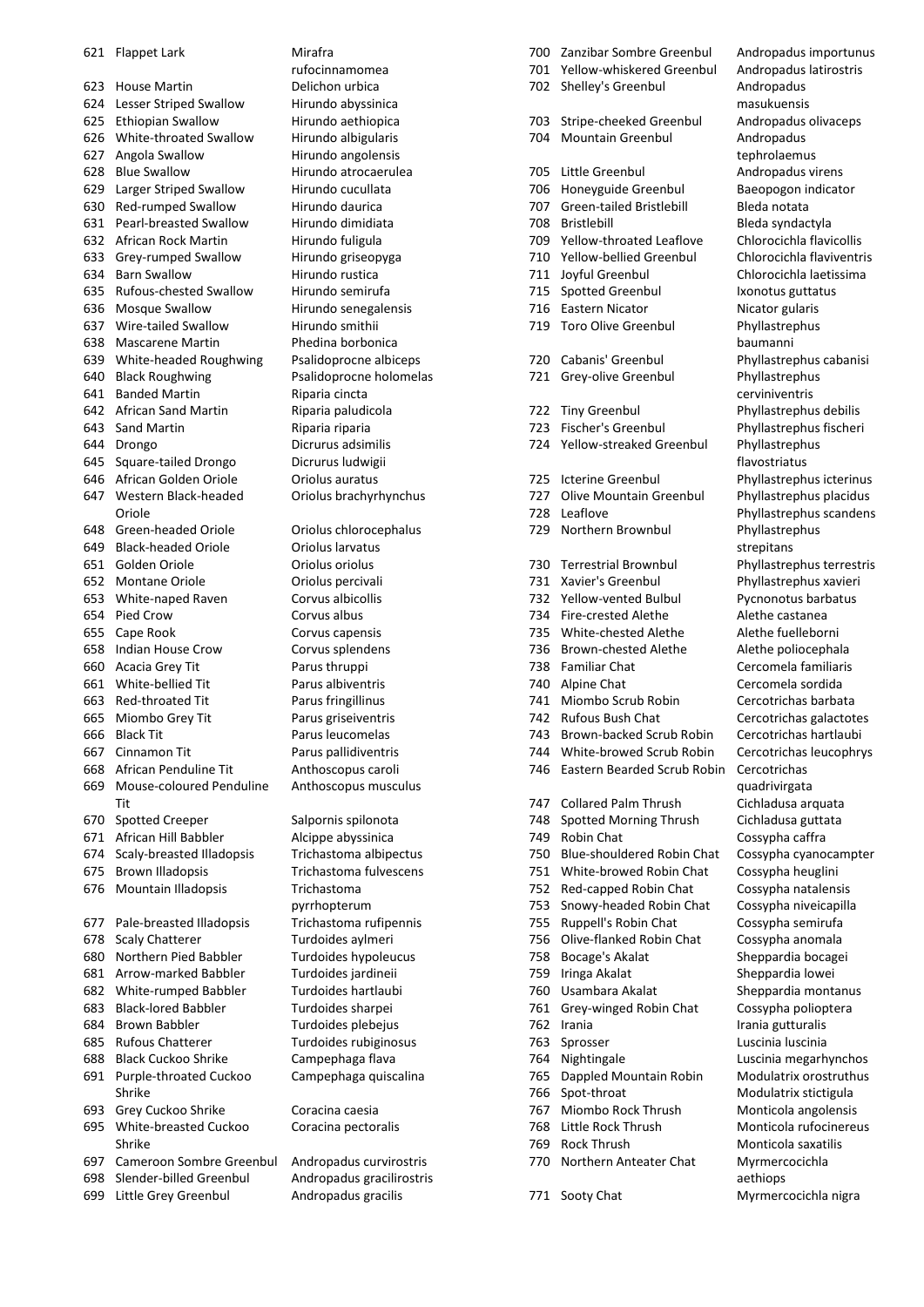773 Red-tailed Ant Thrush Neocossyphus rufus 775 Isabelline Wheatear Oenanthe isabellina 776 Schalow's Wheatear **Oenanthe schalowi** 777 Northern Wheatear **Oenanthe oenanthe** 778 Capped Wheatear **Oenanthe pileata** 779 Pied Wheatear **Oenathe pleschanka** 781 Redstart Phoenicurus 782 Starred Robin Pogonocichla stellata 783 Whinchat Saxicola rubetra 784 Stonechat Saxicola torquata 786 Lowland Akalat Sheppardia 787 East Coast Akalat Sheppardia gunningi 788 Sharpe's Akalat Sheppardia sharpei 789 Forest Robin Stiphrornis 790 Rufous Thrush Stizorhina fraseri 791 White-headed Black Chat Myrmecocichla arnoti 792 Cliff Chat Thamnolaea 793 Olive Thrush Turdus olivaceus 795 Spotted Ground Thrush Zoothera guttata 796 Orange Ground Thrush Zoothera gurneyi 798 Kurrichane Thrush Zoothera libonyanus 799 Groundscraper Thrush Psophocichla litsipsirupa 801 African Thrush Zoothera pelios 802 Abyssinian Ground Thrush Zoothera piaggiae 804 Bare-eyed Thrush Turdus tephronotus 805 Great Reed Warbler **Acrocephalus** 806 African Reed Warbler Acrocephalus baeticatus 807 Lesser Swamp Warbler Acrocephalus 808 Basra Reed Warbler **Acrocephalus griseldis** 809 Marsh Warbler **Acrocephalus palustris** 810 Greater Swamp Warbler Acrocephalus rufescens 811 Sedge Warbler **Acrocephalus** 812 Reed Warbler **Acrocephalus scirpaceus** 813 Brown-headed Apalis Apalis alticola 814 Kungwe Apalis **Apalis Apalis argentea** 815 Masked Apalis **Apalis Apalis binotata** 816 White-winged Apalis Apalis chariessa 817 Grey Apalis **Apalis Cinerea** 818 Yellow-breasted Apalis Apalis flavida 819 Black-throated Apalis Apalis jacksoni 820 Karamoja Apalis **Apalis Karamojae** 821 Black-headed Apalis Apalis melanocephala 822 Long-billed Tailorbird Orthomus moreaui 824 Chestnut-throated Apalis Apalis porphyrolaema 826 Buff-throated Apalis Apalis rufogularis 828 Bar-throated Apalis **Apalis Apalis thoracica** 829 Black-faced Rufous Warbler Bathmocercus rufous 830 Mrs Moreau's Warbler Bathmocercus 831 Bamboo Warbler Bradypterus alfredi 832 Little Rush Warbler Bradypterus baboecala 833 Evergreen Forest Warbler Bradypterus mariae 834 White-winged Warbler Bradypterus carpalis 835 Cinnamon Bracken Warbler Bradypterus 837 Grey-backed Camaroptera Camaroptera brachyura 838 Olive-green Camaroptera Camaroptera chloronota 839 Grey Wren Warbler Camaroptera simplex 840 Stierling's Wren Warbler Camaroptera stierlingi

- 
- 842 Papyrus Yellow Warbler Chloropeta gracilirostris

772 White-tailed Ant Thrush Neocossyphus poensis phoenicurus cyornithopsis erythrothorax cinnamomeiventris arundinaceus gracilirostris schonobaenus winifredae cinnamomeus

843 Yellow Warbler Chloropeta natalensis 844 Mountain Yellow Warbler Chloropeta similis 846 Rock-loving Cisticola Cisticola aberrans 847 Desert Cisticola Cisticola aridulus 848 Wing-snapping Cisticola Cisticola ayresii 850 Siffling Cisticola Cisticola brachypterus 851 Pectoral-patch Cisticola Cisticola brunnescens 852 Singing Cisticola Cisticola cantans 853 Carruthers' Cisticola Cisticola carruthersi 854 Rattling Cisticola Cisticola chinianus 855 Chubb's Cisticola Cisticola chubbi 856 Ashy Cisticola Cisticola cinereolus 857 Red-faced Cisticola Cisticola erythrops 858 Black-backed Cisticola Cisticola eximia 859 Tabora Cisticola Cisticola angusticauda 860 Winding Cisticola Cisticola galactotes 861 Hunter's Cisticola Cisticola hunteri 862 Zitting Cisticola Cisticola juncidis 863 Wailing Cisticola Cisticola lais 865 Tiny Cisticola Cisticola nanus 866 Croaking Cisticola Cisticola natalensis 867 Churring Cisticola Cisticola njombe 869 Stout Cisticola Cisticola robustus 871 Levaillant's Cisticola Cisticola tinniens 873 Trilling Cisticola Cisticola woosnami 875 Grey-capped Warbler Eminia lepida 877 Yellow-vented Eremomela Eremomela flavicrissalis 878 Yellow-bellied Eremomela Eremomela 880 Green-capped Eremomela Eremomela scotops 883 Red-winged Warbler Heliolais erythroptera 885 Icterine Warbler Hippolais icterina 886 Upcher's Warbler Hippolais languida 887 Olive-tree Warbler Hippolais olivetorum 888 Olivaceous Warbler Hippolais pallida 889 Green Hylia **Hylia** Hylia prasina 890 Usambara Hyliota **Hyliota** Hyliota usambarae 891 Yellow-bellied Hyliota Hyliota flavigaster 892 River Warbler Locustella fluviatilis 895 Grey Longbill Macrosphenus concolor 896 Yellow Longbill Macrosphenus flavicans 897 Kretschmer's Longbill Macrosphenus 898 Red-capped Tailorbird Orthotomus metopias 899 Banded Parisoma<br>
Sylvia boehmi 900 Brown Parisoma<br>
Sylvia lugens 902 Buff-bellied Warbler Phyllolais pulchella 904 Chiffchaff Phylloscopus collybita 906 Yellow-throated Warbler Phylloscopus ruficapilla 907 Wood Warbler Phylloscopus sibilatrix 908 Willow Warbler Phylloscopus trochilus 909 Brown Forest Warbler Phylloscopus 911 White-chinned Prinia Prinia leucopogon 912 Pale Prinia **Principaliza** Prinia somalica 913 Tawny-flanked Prinia Prinia subflava 914 Broad-tailed Warbler Schoenicola brevirostris 915 Moustached Warbler Melocichla mentalis 916 Red-fronted Warbler Spiloptila rufifrons 917 Blackcap Sylvia atricapilla 918 Garden Warbler Sylvia borin 919 Common Whitethroat Sylvia communis 920 Barred Warbler Sylvia nisoria 921 Northern Crombec Sylvietta brachyura 922 Somali Long-billed Crombec Sylvietta isabellina 923 White-browed Crombec Sylvietta leucophrys 924 Green Crombec Sylvietta virens

925 Red-faced Crombec Sylvietta whytii

icteropygialis kretschmeri umbrovirens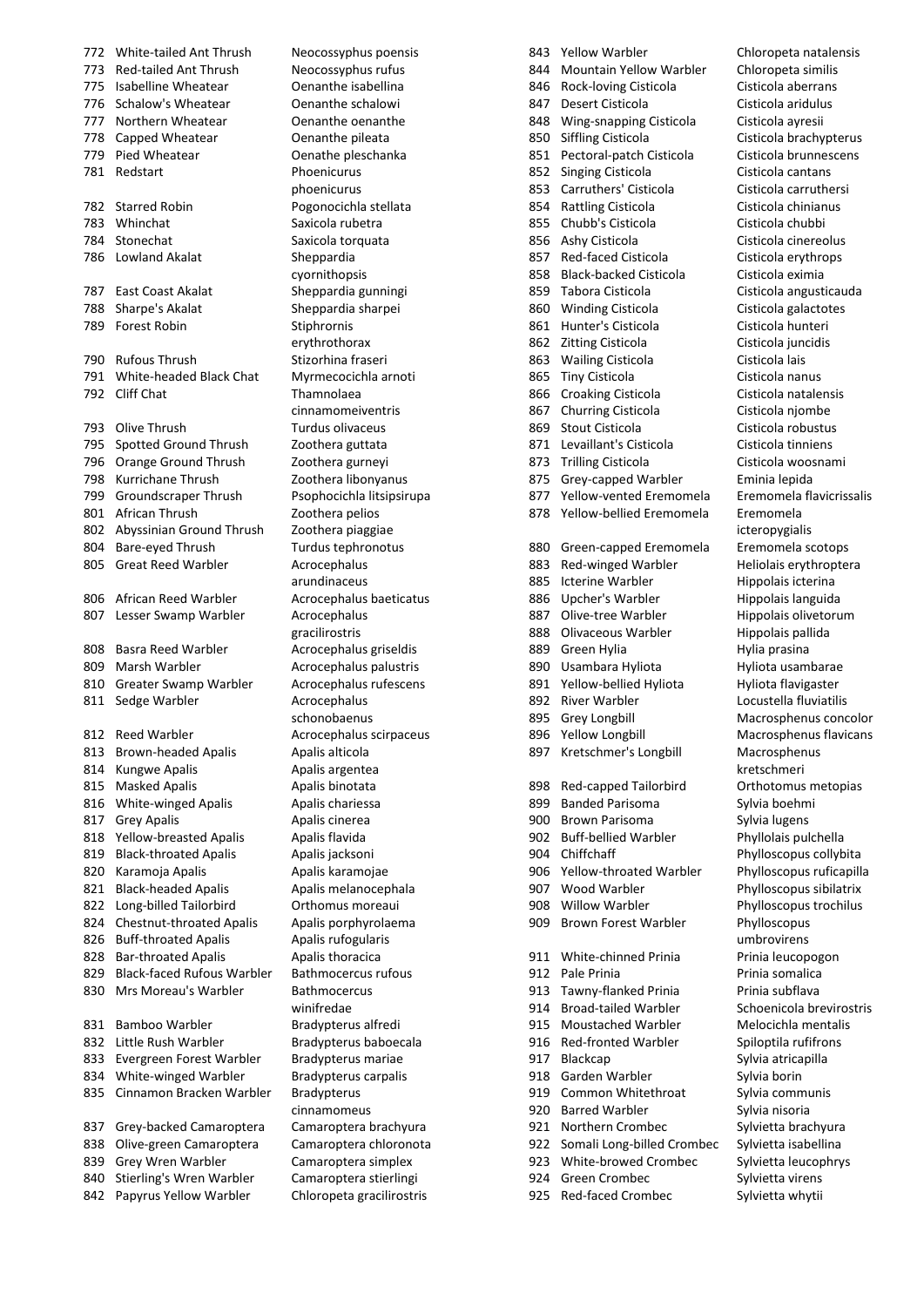926 Sooty Flycatcher Musicapa infuscata 927 Grey Flycatcher Bradornis microrhynchus 928 Pale Flycatcher Bradornis pallidus 929 Silverbird Empidornis semipartitus 930 Collared Flycatcher Ficedula albicollis 933 White-eyed Slaty Flycatcher Melaenornis fischeri 934 Western Black Flycatcher Melaenornis edolioides 935 Southern Black Flycatcher Melaenornis 936 Dusky Flycatcher Muscicapa adusta 937 Swamp Flycatcher Muscicapa aquatica 938 Ashy Flycatcher Muscicapa caerulescens 942 Grey-throated Flycatcher Myioparus griseigularis 945 Spotted Flycatcher Muscicapa striata 946 Lead-coloured Flycatcher Myioparus plumbeus 947 Bohm's Flycatcher Musicapa boehmi 949 Black-headed Batis **Batis minor** 950 Forest Batis **Batis Mixta** 951 Chin-spot Batis **Batis Molitor** 953 Pygmy Batis **Batis perkeo** 954 East Coast Batis **Batis Batis Soror** 955 Vanga Flycatcher Bias musicus 956 Shrike Flycatcher Bias flammulata 957 Jameson's Wattle-eye Platysteira blissetti 958 Chestnut Wattle-eye Platysteira castanea 959 Yellow-bellied Wattle-eye Platysteira concreta 960 Brown-throated Wattle-eye Platysteira cyanea 961 Black-throated Wattle-eye Platysteira peltata 962 White-tailed Blue Flycatcher Elminia albicauda 963 Blue Flycatcher ELminia longicauda 964 Little Yellow Flycatcher Erythrocercus 965 Livingstone's Flycatcher Erythrocercus 967 Red-bellied Paradise Flycatcher 968 Paradise Flycatcher Terpsiphone viridis 970 White-tailed Crested Flycatcher 971 Crested Flycatcher Trochocercus cynomelas 972 Dusky Crested Flycatcher Elminia nigromitratus 974 Short-tailed Pipit Anthus brachyurus 975 Little Tawny Pipit Anthus caffer 977 Red-throated Pipit Anthus cervinus 978 Plain-backed Pipit Anthus leucophrys 979 Striped Pinit Anthus lineiventris 981 Grassland Pipit **Anthus Communished Communished Communished Communished Communished Communished Communished Communished Communished Communished Communished Communished Communism Communism Communism Communism Communism** 982 Long-billed Pipit **Anthus similis** 983 Sokoke Pipit Anthus sokokensis 984 Tree Pipit **Anthus trivialis** 985 Buffy Pipit **Anthus vaalensis** 986 Rosy-breasted Longclaw Macronyx ameliae 987 Pangani Longclaw Macronyx aurantiigula 988 Yellow-throated Longclaw Macronyx croceus 989 Fulleborn's Longclaw Macronyx fuellebornii 991 African Pied Wagtail Motacilla aguimp 992 White Wagtail Motacilla alba 993 Cape Wagtail Motacilla capensis 994 Grey Wagtail Motacilla cinerea 995 Mountain Wagtail Motacilla clara 996 Yellow Wagtail Motacilla flava 997 Golden Pipit Tmetothylacus tenellus 998 Pink-footed Puffback Dryoscopus angolensis 999 Black-backed Puffback Dryoscopus cubla 1000 Northern Puffback Dryoscopus gambensis 1001 Pringle's Puffback Dryoscopus pringlii 1003 Black-headed Gonolek Laniarius erythrogaster 1004 Tropical Boubou Laniarius aethiopicus

pammelaina holochlorus livingstonei Terpsiphone rufiventer Elminia albonotatus

 Fulleborn's Black Boubou Laniarius fuelleborni Slate-coloured Boubou Laniarius funebris Luhder's Bush Shrike Laniarius luehderi Papyrus Gonolek Laniarius mufumbiri 1011 Uluguru Bush Shrike Malaconotus alius Grey-headed Bush Shrike Malaconotus blanchoti Black-fronted Bush Shrike Malaconotus nigrifrons Four-coloured Bush Shrike Malaconotus quadricolor Sulphur-breasted Bush Shrike 1020 Brubru Nilaus afer Rosy-patched Shrike Rhodophoneus cruentus Brown-crowned Tchagra Tchagra australis Three-streaked Tchagra Tchagra jamesi 1024 Marsh Tchagra **Transformation** Tchagra minuta Black-crowned Tchagra Tchagra senegala 1027 Magpie Shrike Corvinella melanoleuca Long-tailed Fiscal Lanius cabanisi Common Fiscal Lanius collaris Red-backed Shrike Lanius collurio Taita Fiscal Lanius dorsalis Grey-backed Fiscal Lanius excubitorius Red-tailed Shrike Lanius isabellinus Mackinnon's Shrike Lanius mackinnoni Lesser Grey Shrike Lanius minor Woodchat Shrike Lanius senator Souza's Shrike Lanius souzae Northern White-crowned Shrike 1043 White Helmet Shrike Prionops plumatus Grey-crested Helmet Shrike Prionops poliolophus 1045 Retz's Helmet Shrike Prionops retzii Chestnut-fronted Helmet Shrike Abbott's Starling Cinnyricinclus femoralis Violet-backed Starling Cinnyricinclus Sharpe's Starling Cinnyricinclus sharpii Golden-breasted Starling Cosmopsarus regius Ashy Starling Cosmopsarus unicolor Wattled Starling Creatophora cinerea Sharp-tailed Starling Lamprotornis Blue-eared Starling Lamprotornis chalybaeus Lesser Blue-eared Starling Lamprotornis Black-bellied Starling Lamprotornis corruscus Ruppell's Starling Lamprotornis Splendid Starling Lamprotornis splendidus 1062 White-winged Starling Neocichla gutturalis Chestnut-winged Starling Onychognathus fulgidus Red-winged Starling Onychognathus morio 1066 Slender-billed Starling Onychognathus Waller's Starling Onychognathus walleri 1068 Kenrick's Starling Poeoptera kenricki 1070 Stuhlmann's Starling Poeoptera stuhlmanni 1071 Magpie Starling Speculipastor bicolor 1073 Fischer's Starling Spreo fischeri Hildebrandt's Starling Lamprotornis Shelley's Starling Lamprotornis shelleyi Superb Starling Lamprotornis superbus 1077 Yellow-billed Oxpecker Buphagus africanus 1078 Red-billed Oxpecker Buphagus 1079 Anchieta's Sunbird Anthreptes anchietae

**Malaconotus** sulfureopectus Eurocephalus rueppellii Prionops scopifrons leucogaster acuticaudus chloropterus purpuropterus tenuirostris hildebrandti erythrorhynchus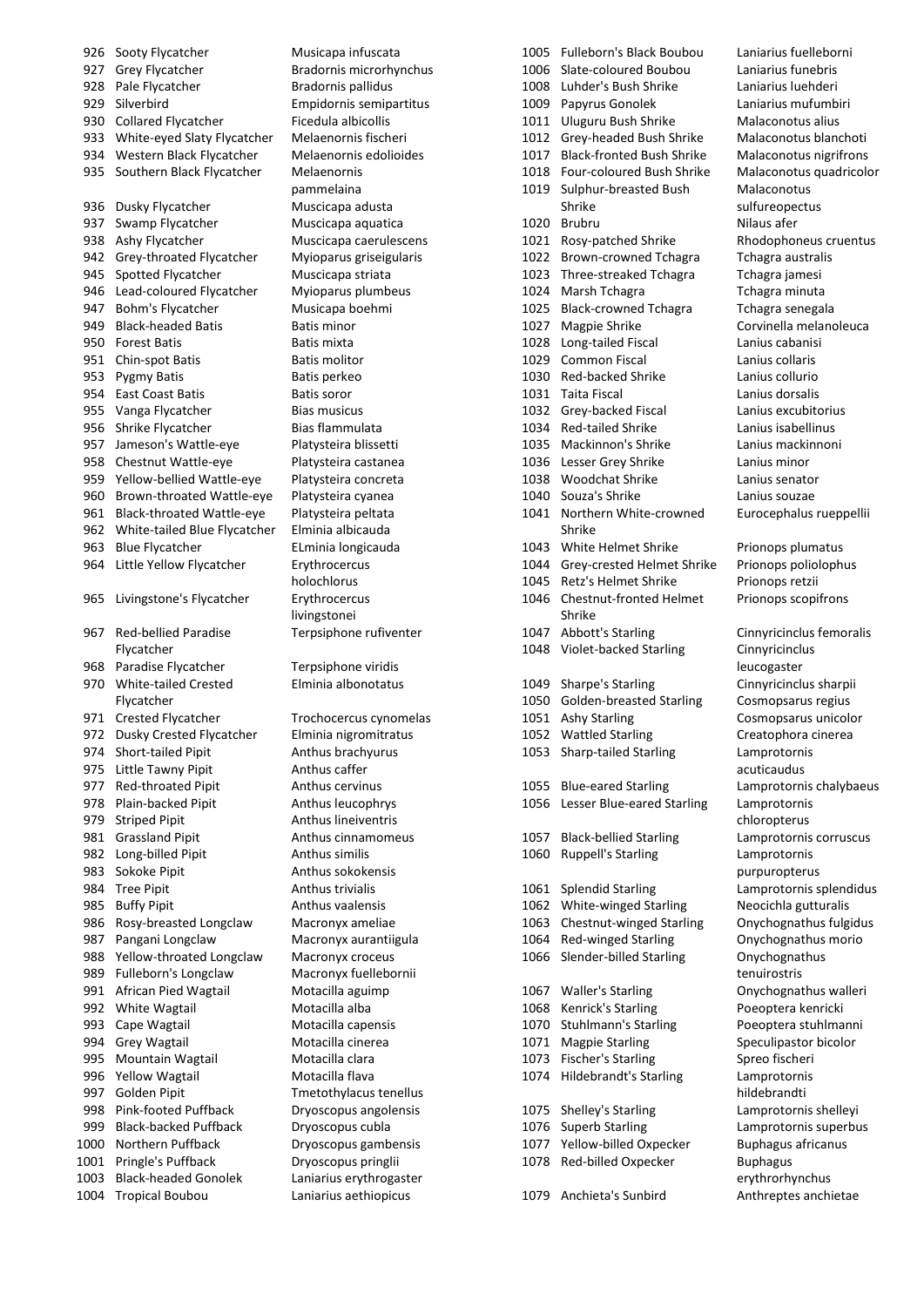| 1080 | <b>Collared Sunbird</b>        | Anthreptes collaris     |
|------|--------------------------------|-------------------------|
| 1081 | Grey-headed Sunbird            | Anthreptes axillaris    |
| 1082 | Western Violet-backed          | Anthreptes longuemar    |
|      | Sunbird                        |                         |
| 1083 | Uluguru Violet-backed          | Anthreptes neglectus    |
|      | Sunbird                        |                         |
| 1084 | Eastern Violet-backed          | Anthreptes orientalis   |
|      | Sunbird                        |                         |
|      | Amani Sunbird                  |                         |
| 1085 |                                | Anthreptes pallidigast  |
| 1087 | <b>Green Sunbird</b>           | Anthreptes rectirostris |
| 1088 | Plain-backed Sunbird           | Anthreptes reichenow    |
| 1089 | <b>Banded Green Sunbird</b>    | Anthreptes rubritorque  |
| 1091 | Amethyst Sunbird               | Nectarinia amethystina  |
| 1092 | Purple-banded Sunbird          | Nectarinia bifasciata   |
| 1093 | Orange-tufted Sunbird          | Nectarinia bouvieri     |
| 1094 | Olive-bellied Sunbird          | Nectarinia chloropygia  |
| 1096 | Copper Sunbird                 | Nectarinia cuprea       |
| 1097 | <b>Blue-throated Brown</b>     | Nectarinia cyanolaema   |
|      | Sunbird                        |                         |
| 1098 | Red-chested Sunbird            | Nectarinia erythroceria |
| 1099 | <b>Malachite Sunbird</b>       | Nectarinia famosa       |
|      |                                |                         |
| 1101 | Hunter's Sunbird               | Nectarinia hunteri      |
| 1102 | Scarlet-tufted Sunbird         | Nectarinia johnstoni    |
| 1103 | <b>Bronze Sunbird</b>          | Nectarinia kilimensis   |
| 1104 | Loveridge's Sunbird            | Nectarinia loveridgei   |
| 1106 | Miombo Sunbird                 | Nectarinia manoensis    |
| 1107 | Mariqua Sunbird                | Nectarinia mariquensis  |
| 1108 | Eastern Double-collared        | Nectarinia mediocris    |
|      | Sunbird                        |                         |
| 1110 | Moreau's Sunbird               | Nectarinia moreaui      |
| 1111 | <b>Black-bellied Sunbird</b>   | Nectarinia nectarinioid |
| 1112 | Eastern Olive Sunbird          | Nectarinia olivacea     |
| 1113 | Angola White-bellied           | Nectarinia oustaleti    |
|      | Sunbird                        |                         |
| 1114 | Pemba Sunbird                  | Nectarinia pembae       |
| 1115 | Northern Double-collared       | Nectarinia preussi      |
|      | Sunbird                        |                         |
|      |                                |                         |
| 1116 | <b>Beautiful Sunbird</b>       | Nectarinia pulchella    |
| 1118 | Regal Sunbird                  | Nectarinia regia        |
| 1119 | Golden-winged Sunbird          | Nectarinia reichenowi   |
| 1120 | Green-throated Sunbird         | Nectarinia rubescens    |
| 1121 | Little Green Sunbird           | Nectarinia seimundi     |
| 1122 | Scarlet-chested Sunbird        | Nectarinia senegalensi  |
| 1123 | Shelley's Sunbird              | Nectarinia shelleyi     |
| 1125 | Superb Sunbird                 | Nectarinia superba      |
| 1126 | <b>Tacazze Sunbird</b>         | Nectarinia tacazze      |
| 1127 | White-bellied Sunbird          | Nectarinia talatala     |
| 1128 | Variable Sunbird               | Nectarinia venusta      |
| 1129 | Mouse-coloured Sunbird         | Nectarinia veroxii      |
| 1130 | Green-headed Sunbird           | Nectarinia verticalis   |
| 1131 | Abyssinian White-eye           | Zosterops abyssinicus   |
| 1132 |                                | Zosterops poliogaster   |
|      | Montane White-eye              |                         |
| 1133 | Yellow White-eye               | Zosterops senegalensis  |
| 1134 | Grosbeak Weaver                | Ambylospiza albifrons   |
| 1135 | Red-headed Weaver              | Anaplectes rubriceps    |
| 1136 | Parasitic Weaver               | Anomalospiza imberbi    |
| 1137 | Yellow-crowned Bishop          | Euplectes afer          |
| 1138 | White-winged Widowbird         | Euplectes albonotatus   |
| 1139 | Red-naped Widowbird            | Euplectes ardens        |
| 1140 | Fan-tailed Widowbird           | Euplectes axillaris     |
| 1141 | <b>Yellow Bishop</b>           | Euplectes capensis      |
| 1142 | Fire-fronted Bishop            | Euplectes diadematus    |
| 1144 | <b>Black Bishop</b>            | Euplectes gierowii      |
| 1145 | Marsh Widowbird                | Euplectes hartlaubi     |
| 1146 | <b>Black-winged Red Bishop</b> | Euplectes hordeaceus    |
| 1147 | Jackson's Widowbird            |                         |
|      | Yellow-mantled Widowbird       | Euplectes jacksoni      |
| 1148 |                                | Euplectes macrourus     |
| 1149 | Zanzibar Red Bishop            | Euplectes nigroventris  |

Anthreptes collaris Anthreptes axillaris Anthreptes longuemarei Anthreptes neglectus Anthreptes orientalis Anthreptes pallidigaster Anthreptes rectirostris Anthreptes reichenowi Anthreptes rubritorques Nectarinia amethystina Nectarinia bifasciata Nectarinia bouvieri Nectarinia chloropygia Nectarinia cuprea Nectarinia cyanolaema Nectarinia erythroceria Nectarinia famosa Nectarinia hunteri Nectarinia iohnstoni Nectarinia kilimensis Nectarinia loveridgei Nectarinia manoensis Nectarinia mariquensis Nectarinia mediocris Nectarinia moreaui Nectarinia nectarinioides Nectarinia olivacea Nectarinia oustaleti Nectarinia pembae Nectarinia preussi Nectarinia pulchella Nectarinia regia Nectarinia reichenowi Nectarinia rubescens Nectarinia seimundi Nectarinia senegalensis Nectarinia shelleyi Nectarinia superba Nectarinia tacazze Nectarinia talatala Nectarinia venusta Nectarinia veroxii Nectarinia verticalis Zosterops abyssinicus Zosterops poliogaster Zosterops senegalensis Ambylospiza albifrons Anaplectes rubriceps Anomalospiza imberbis Euplectes afer Euplectes albonotatus Euplectes ardens Euplectes axillaris Euplectes capensis Euplectes diadematus Euplectes gierowii Euplectes hartlaubi Euplectes hordeaceus Euplectes jacksoni Euplectes macrourus

1150 Southern Red Bishop Euplectes orix 1155 Red-headed Malimbe Malimbus rubricollis 1158 Orange Weaver Ploceus aurantius 1159 Baglafecht Weaver Ploceus baglafecht 1160 Bertram's Weaver Ploceus bertrandi 1161 Dark-backed Weaver Ploceus bicolor 1162 Golden Palm Weaver Ploceus bojeri 1163 Taveta Golden Weaver Ploceus castaneiceps 1164 Northern Brown-throated **Weaver** 1165 Village Weaver Ploceus cucullatus 1169 Brown-capped Weaver Ploceus insignis 1170 Lesser Masked Weaver Ploceus intermedius 1171 Golden-backed Weaver Ploceus jacksoni 1172 Little Weaver **Ploceus** luteolus 1173 Yellow-backed Weaver Ploceus melanocephalus 1174 Black-billed Weaver Ploceus melanogaster 1175 Vieillot's Black Weaver Ploceus nigerrimus 1176 Black-necked Weaver Ploceus nigrocollis 1177 Spectacled Weaver Ploceus ocularis 1178 Olive-headed Weaver Ploceus olivaceiceps 1179 Slender-billed Weaver Ploceus pelzelni 1180 Chestnut Weaver Ploceus rubiginosus 1181 Speke's Weaver Ploceus spekei 1183 Golden Weaver Ploceus subaureus 1184 Compact Weaver Pachyphantes 1187 Vitelline Masked Weaver Ploceus velatus 1188 Weyns' Weaver Ploceus weynsi 1189 Holub's Golden Weaver Ploceus xanthops 1190 Southern Brown-throated Weaver 1191 Cardinal Quelea Quelea cardinalis 1192 Red-headed Quelea Quelea erythrops 1193 Red-billed Quelea Quelea quelea 1194 White-billed Buffalo Weaver Bubalornis albirostris 1195 Red-billed Buffalo Weaver Bubalornis niger 1196 White-headed Buffalo Weaver 1197 Rufous-tailed Weaver Histurgops ruficauda 1199 White-browed Sparrow Weaver 1201 Grey-capped Social Weaver Pseudonigrita arnaudi<br>1202 Black-headed Social Weaver Pseudonigrita cabanis 1202 Black-headed Social Weaver 1204 House Sparrow Passer domesticus 1205 Chestnut Sparrow Passer eminibey 1206 Grey-headed Sparrow Passer griseus 1207 Rufous Sparrow Passer rufocinctus 1208 Yellow-spotted Petronia Petronia pyrgita 1209 White-browed Petronia Petronia superciliaris 1210 Speckle-fronted Weaver Sporopipes frontalis 1211 Village Indigobird Vidua chalybeata 1212 Dusky Indigobird Vidua funerea 1213 Purple Indigobird Vidua purpurascens 1214 Straw-tailed Whydah Vidua fischeri 1215 Steel-blue Whydah Vidua hypocherina 1216 Pin-tailed Whydah Vidua macroura

1217 Broad-tailed Whydah Vidua obtusa Eastern Paradise Whydah Vidua paradisaea 1219 Zebra Waxbill **Amandava subflava**  Red-faced Crimsonwing Cryptospiza reichenovii Abyssinian Crimsonwing Cryptospiza salvadorii Common Waxbill Estrilda astrild Black-cheeked Waxbill Estrilda erythronotus Yellow-bellied Waxbill Estrilda quartinia Black-crowned Waxbill Estrilda nonnula

1231 Fawn-breasted Waxbill Estrilda paludicola

1232 Silvery Waxbill Estrilda perreini

Ploceus castanops

Dinemellia dinemelli

Ploceus xanthopterus

superciliosus

Plocepasser mahali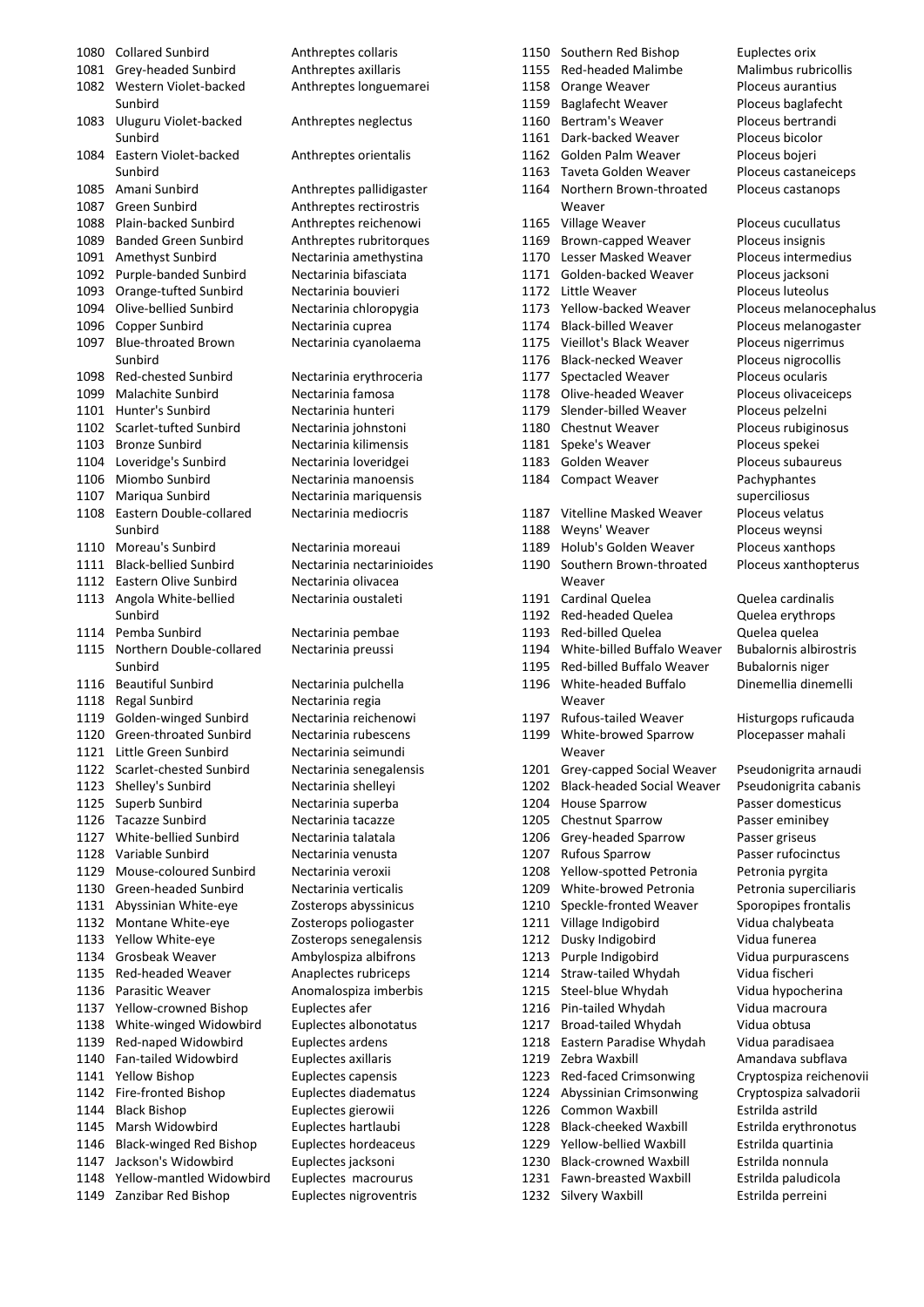Crimson-rumped Waxbill Estrilda rhodopyga Black-rumped Waxbill Estrilda troglodytes Peters' Twinspot Hypargos niveoguttatus Jameson's Firefinch Lagonosticta African Firefinch Lagonosticta rubricata Bar-breasted Firefinch Lagonosticta rufopicta Red-billed Firefinch Lagonosticta senegala Green-backed Twinspot Mandingoa nitidula White-collared Olive-back Nesocharis ansorgei Grey-headed Negrofinch Nigrita canicapilla White-breasted Negrofinch Nigrita fusconota Quailfinch Ortygospiza atricollis Black-chinned Quailfinch Ortygospiza gabonensis Locust Finch Ortygospiza locustella Red-fronted Antpecker Parmoptila woodhousei 1253 Lesser Seed-cracker Pyrenestes minor Black-bellied Seed-cracker Pyrenestes ostrinus 1255 Orange-winged Pytilia Pytilia afra 1256 Green-winged Pytilia Pytilia melba Red-headed Bluebill Spermophaga ruficapilla Southern Cordonbleu Uraeginthus angolensis Red-cheeked Cordonbleu Uraeginthus bengalus Blue-capped Cordonbleu Uraeginthus 1263 Purple Grenadier **Uraeginthus** 1264 Cut-throat Amadina fasciata Black & White Mannikin Lonchura bicolor Bronze Mannikin Lonchura cucullata Magpie Mannikin Lonchura fringilloides Grey-headed Silverbill Lonchura griseicapilla Silverbill Lonchura malabarica Java Sparrow Lonchura oryzivora Cabanis' Bunting Emberiza cabanis 1272 Vincent's Bunting Emberiza capensis Golden-breasted Bunting Emberiza flavivenrtris Ortolan Bunting Emberiza hortulana Somali Bunting Emberiza poliopleura Cinnamon Rock Bunting Emberiza tahapisi 1279 Oriole Finch Linurgus olivaceus 1280 Yellow-rumped Seedeater Serinus reichenowi 1281 Thick-billed Seedeater Serinus burtoni 1282 Yellow-crowned Canary Serinus canicollis 1283 East African Citril Serinus hypostictus 1284 Kenya Grosbeak Canary Serinus buchanani 1285 White-bellied Canary Serinus dorsostriatus 1287 Papyrus Canary Serinus koliensis 1289 Black-eared Seedeater Serinus mennelli 1290 Yellow-fronted Canary Serinus mozambicus 1291 Stripe-breasted Seedeater Serinus reichardi 1292 Streaky Seedeater Serinus striolatus 1293 Brimstone Canary Serinus sulphuratus 9001 Shy Albatross Diomedea cauta 9002 Giant Petrel Macronectes giganteus 9003 Dimorphic Egret Egretta dimorpha Udzungwa Forest Partridge Xenoperdix 9005 Black-naped Tern Sterna sumatrana 9006 Saunders' Tern Sterna saundersii 9007 Pemba Green Pigeon Treron pembaensis 9008 Lillian's Lovebird Agapornis lilliane Schalow's Turaco Tauraco schalowi Madagascar Lesser Cuckoo Cuculus rochii 9011 Burchell's Coucal Centropus burchelli Pemba Scops Owl Otus pembae 9013 European Scops Owl Otus scops

rhodopareia cyanocephalus ianthinogaster udzungwensis Usambara Nightjar Caprimulgus guttifer

| 9015 | Southern Carmine Bee-eater        | Merops nubicoides        |
|------|-----------------------------------|--------------------------|
| 9016 | African Hoopoe                    | Upupa africana           |
| 9017 | Speckle-throated                  | Campethera               |
|      | Woodpecker                        | scriptoricauda           |
| 9018 | Mombasa Woodpecker                | Campethera               |
|      |                                   | mombassica               |
| 9019 | Grey-headed Woodpecker            | Dendropicus              |
|      |                                   | spodocephalus            |
| 9020 | Angola Lark                       | Mirafra angolensis       |
| 9022 |                                   |                          |
|      | Eastern Roughwing                 | Psalidoprocne orientalis |
| 9023 | Jackson's Pipit                   | Anthus latistriatus      |
| 9024 | <b>Woodland Pipit</b>             | Anthus nyassae           |
| 9025 | Green-throated Greenbul           | Andropadus chlorigula    |
| 9026 | Sharpe's Greenbul                 | Phyllastrephus alfredi   |
| 9027 | Swynnerton's Robin                | Swynnertonia             |
|      |                                   | swynnertoni              |
| 9028 | Usambara Thrush                   | Turdus roehli            |
| 9029 | Alexander's Akalat                | Sheppardia poensis       |
| 9030 | <b>Rock Kestrel</b>               | <b>Falco rufescens</b>   |
| 9031 | Red-capped Crombec                | Sylvietta ruficapilla    |
| 9032 | Long-billed Crombec               | Sylvietta rufescens      |
| 9033 | Laura's Warbler                   | Phylloscopus laurae      |
| 9034 | deleted for now                   | Angola Cisticola/C.      |
|      |                                   | angolensis               |
| 9035 | Piping Cisticola                  | Cisticola fulvicapillus  |
| 9036 |                                   |                          |
|      | Lazy Cisticola                    | Cisticola emini          |
| 9037 | <b>Black-lored Cisticola</b>      | Cisticola nigriloris     |
| 9038 | Chirping Cisticola                | Cisticola pipiens        |
| 9039 | Chapin's Apalis                   | Apalis chapini           |
| 9040 | Green-backed Camaroptera          | Cameroptera              |
|      |                                   | brevicaudata             |
| 9041 | 'G-backed Camaroptera'            | 'Camaroptera'            |
| 9042 | Miombo Wren Warbler               | Camaroptera undosa       |
| 9043 | Southern Black Tit                | Parus niger              |
| 9044 | Semi-collared Flycatcher          | Ficedula semitorquata    |
| 9045 | Reichenow's Batis                 | Batis reichenowi         |
| 9046 | White-shouldered Black Tit        | Parus guineenis          |
| 9047 | <b>Buff-bellied Penduline Tit</b> | Anthoscopus sylviella    |
| 9048 | Rufous-winged Sunbird             | Nectarinia rufipennis    |
| 9049 | Pemba White-eye                   | Zosterops vaughni        |
| 9050 | <b>Uhehe Fiscal</b>               | Lanius marwitzi          |
| 9051 | <b>Western Nicator</b>            | Nicator chloris          |
| 9052 | Swahili Sparrow                   | Passer suahelicus        |
|      |                                   |                          |
| 9053 | Parrot-billed Sparrow             | Passer gongonensis       |
| 9054 | Southern Grey-headed              | Passer diffusus          |
|      | Sparrow                           |                          |
| 9055 | Kilombero Weaver                  | Ploceus burnieri         |
| 9056 | Tanganyika Masked Weaver          | Ploceus reichardi        |
| 9057 | South Pare White-eye              | Zosterops winifredae     |
| 9058 | Usambara Weaver                   | Ploceus nicolli          |
| 9059 | Mountain Marsh Widowbird          | Euplectes                |
|      |                                   | psammocromius            |
| 9060 | Brown Firefinch                   | Lagonosticta nitidula    |
| 9061 | Rufous-backed Mannikin            | Lonchura nigriceps       |
| 9062 | Twinspot Indigobird               | Vidua codringtoni        |
| 9063 | <b>Western Citril</b>             | Serinus frontalis        |
| 9064 | <b>Black-throated Canary</b>      | Serinus atrogularis      |
| 9065 | <b>Yellow-browed Seedeater</b>    | Serinus whytii           |
| 9066 |                                   | Serinus melanochrous     |
|      | Kipengere Seedeater               |                          |
| 9067 | 'Indigobird sp'                   | 'Hypochera sp'           |
| 9068 | Kilombero Cisticola               | Cisticola sp nov 1       |
| 9069 | Western Yellowbill                | Ceuthmochares aereus     |
| 9070 | Rufous-cheeked Nightjar           | Caprimulgus rufigena     |
| 9071 | Cape Shoveler                     | Anas smithii             |
| 9072 | White-tailed Cisticola            | Cisticola sp nov 2       |
| 9073 | Yellow-billed Kite                | Milvus parasiticus       |
| 9074 | Pale-crowned Cisticola            | Cisticola cinnamomeus    |
| 9075 | Western Olive Sunbird             | Nectarinia obscura       |